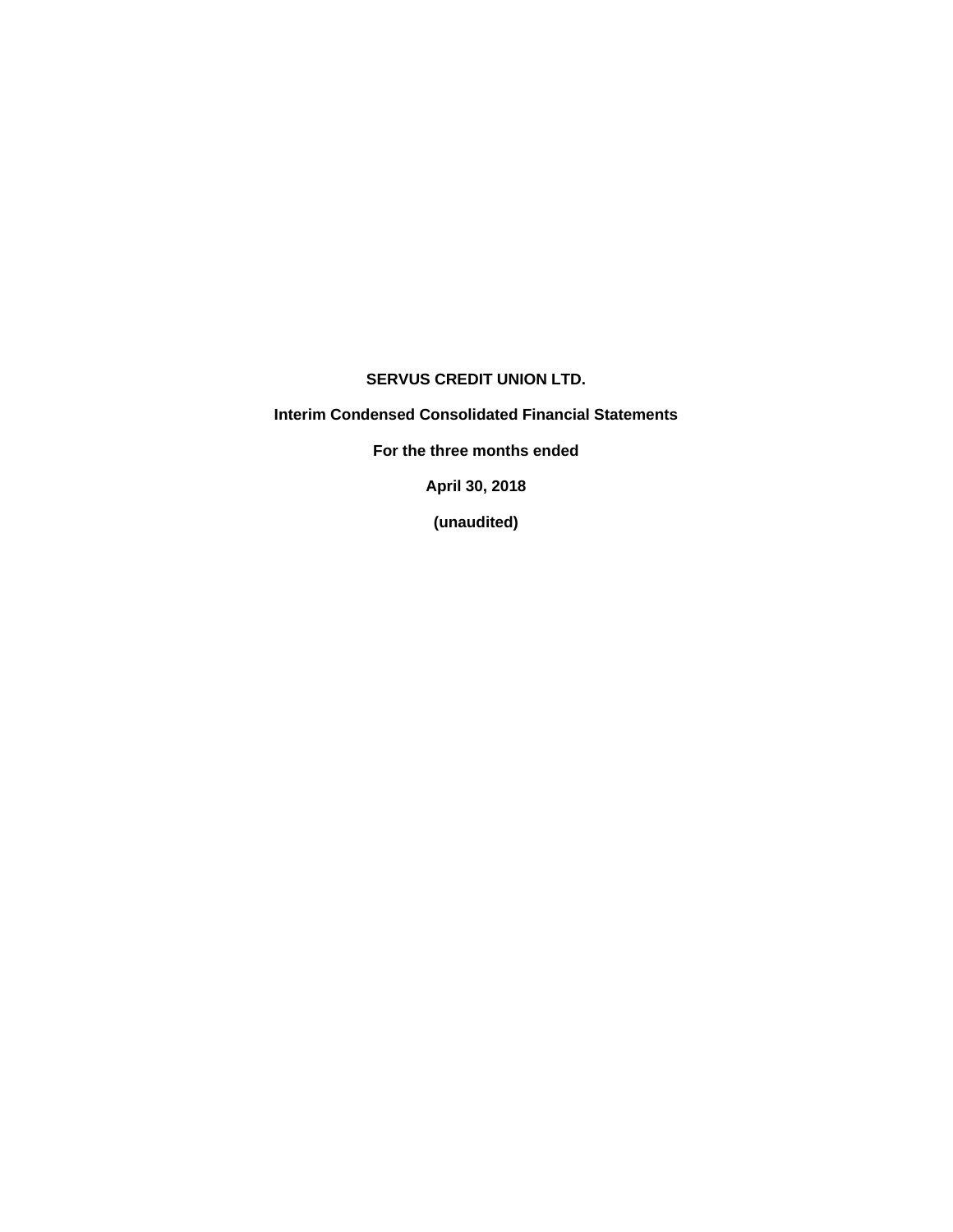# **SERVUS CREDIT UNION LTD. Interim Condensed Consolidated Financial Statements** (unaudited)

| Notes to the Interim Condensed Consolidated Financial Statements |  |  |  |  |  |  |  |  |  |  |
|------------------------------------------------------------------|--|--|--|--|--|--|--|--|--|--|
|                                                                  |  |  |  |  |  |  |  |  |  |  |
|                                                                  |  |  |  |  |  |  |  |  |  |  |
|                                                                  |  |  |  |  |  |  |  |  |  |  |
|                                                                  |  |  |  |  |  |  |  |  |  |  |
|                                                                  |  |  |  |  |  |  |  |  |  |  |
|                                                                  |  |  |  |  |  |  |  |  |  |  |
|                                                                  |  |  |  |  |  |  |  |  |  |  |
|                                                                  |  |  |  |  |  |  |  |  |  |  |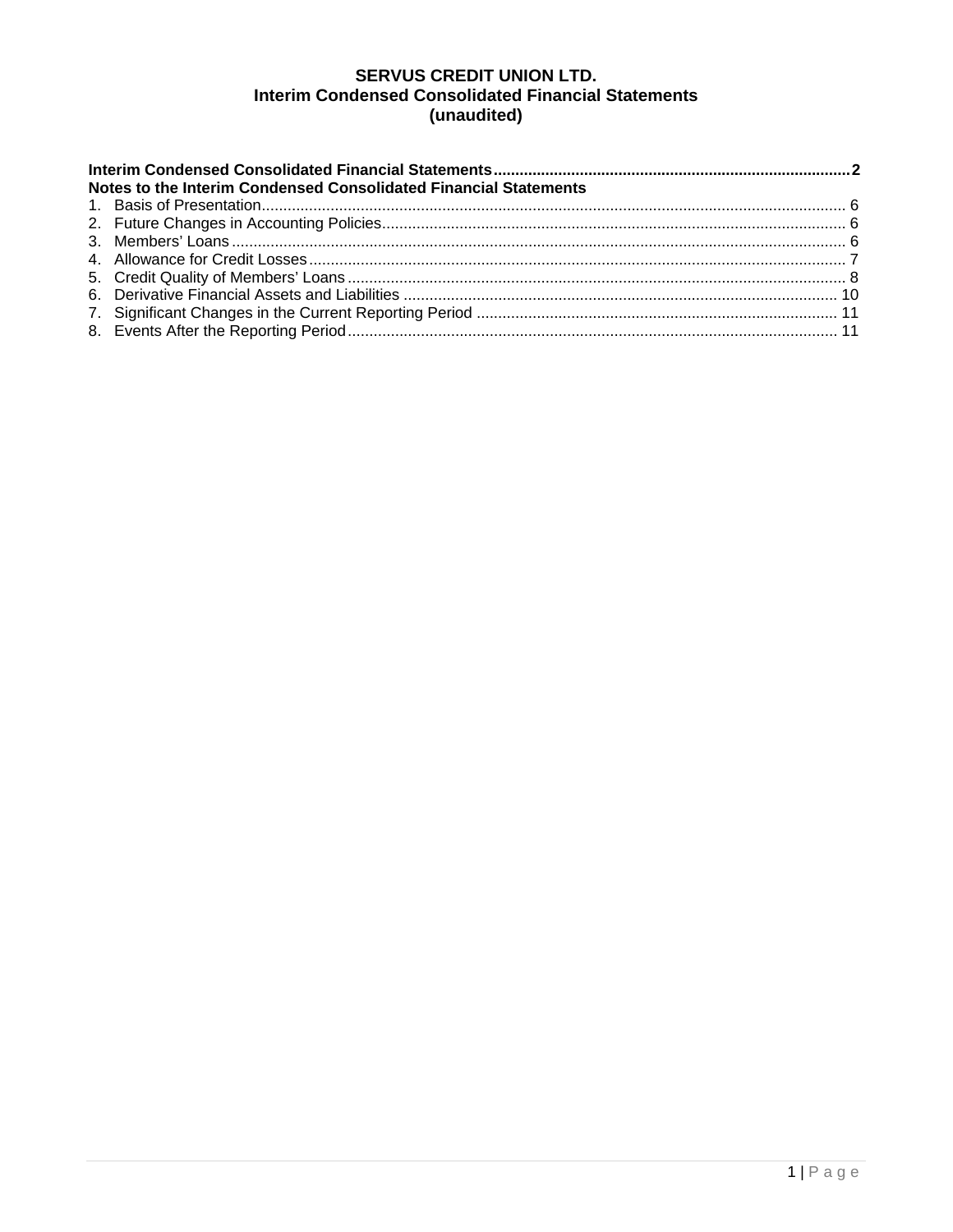# **SERVUS CREDIT UNION LTD. Interim Condensed Consolidated Statement of Financial Position (Canadian \$ thousands) (unaudited)**

|                                               | <b>Notes</b> | April 30<br>2018 | October 31<br>2017 |
|-----------------------------------------------|--------------|------------------|--------------------|
| <b>Assets</b>                                 |              |                  |                    |
| Cash and cash equivalents                     | \$           | 107,171          | \$<br>104,118      |
| Investments                                   |              | 1,397,129        | 1,181,454          |
| Members' loans                                | $\mathbf{3}$ | 13,965,345       | 13,675,636         |
| Assets held for sale                          |              | 7,267            | 9,024              |
| Other assets                                  |              | 21,708           | 18,256             |
| Property and equipment                        |              | 145,579          | 147,127            |
| Investment property                           |              | 6,131            | 7,169              |
| Derivative financial assets                   | 6            | 8,174            | 31,695             |
| Investment in associate                       |              | 178,197          | 172,900            |
| Intangible assets                             |              | 68,589           | 43,078             |
| Deferred income tax assets                    |              | 41               |                    |
| <b>Total assets</b>                           |              | 15,905,331       | 15,390,457         |
|                                               |              |                  |                    |
| Liabilities                                   |              |                  |                    |
| <b>Borrowings</b>                             |              | 250,000          | 100,000            |
| Secured borrowings                            |              | 1,439,467        | 1,093,288          |
| Members' deposits                             |              | 12,537,572       | 12,560,063         |
| Trade payables and other liabilities          |              | 171,378          | 173,565            |
| Income taxes payable                          |              | 3,070            | 894                |
| Derivative financial liabilities              | 6            | 14,582           | 13,006             |
| Investment shares                             |              | 415              | 415                |
| Defined benefit plans                         |              | 7,250            | 7,219              |
| Deferred income tax liabilities               |              | 20,651           | 17,894             |
| <b>Total liabilities</b>                      |              | 14,444,385       | 13,966,344         |
|                                               |              |                  |                    |
| <b>Equity</b><br>Share capital                |              | 646,649          | 659,599            |
| Retained earnings                             |              | 805,993          | 763,636            |
| Accumulated other comprehensive income (loss) |              | 7,310            | (144)              |
| Total equity attributable to members          |              |                  |                    |
| of the Credit Union                           |              | 1,459,952        | 1,423,091          |
|                                               |              |                  |                    |
| Non-controlling interest                      |              | 994              | 1,022              |
| <b>Total equity</b>                           |              | 1,460,946        | 1,424,113          |
| <b>Total liabilities and equity</b>           | \$           | 15,905,331       | \$<br>15,390,457   |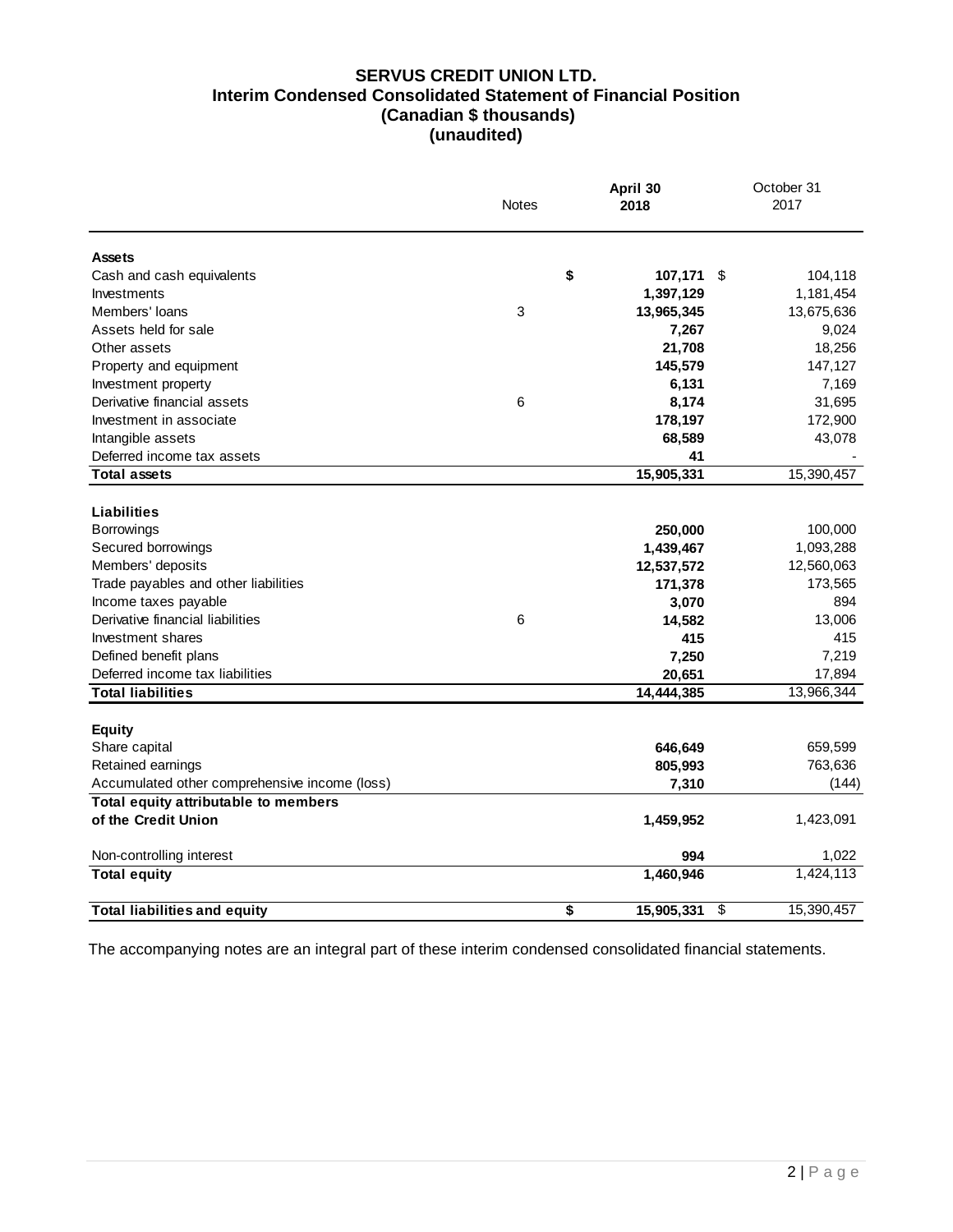### **SERVUS CREDIT UNION LTD. Interim Condensed Consolidated Statement of Income and Comprehensive Income (Canadian \$ thousands) (unaudited)**

|                                                                                                | Three months<br>ended<br>April 30 | Three months<br>ended<br>April 30<br>2017 | Six months<br>ended<br>April 30 | Six months<br>ended<br>April 30<br>2017 |
|------------------------------------------------------------------------------------------------|-----------------------------------|-------------------------------------------|---------------------------------|-----------------------------------------|
| <b>Notes</b>                                                                                   | 2018                              |                                           | 2018                            |                                         |
| Interest income                                                                                |                                   |                                           |                                 |                                         |
| Members' loans                                                                                 | \$<br>132,230 \$                  | 113,509 \$                                | 257,109 \$                      | 231,223                                 |
| Investments                                                                                    | 5,120                             | 3,490                                     | 6,495                           | 5,433                                   |
| <b>Total interest income</b>                                                                   | 137,350                           | 116,999                                   | 263,604                         | 236,656                                 |
| Interest expense                                                                               |                                   |                                           |                                 |                                         |
| Members' deposits                                                                              | 31,428                            | 24,648                                    | 61,576                          | 50,677                                  |
| Other interest expense                                                                         | 7,879                             | 4,639                                     | 13,311                          | 8,977                                   |
| <b>Total interest expense</b>                                                                  | 39,307                            | 29,287                                    | 74,887                          | 59,654                                  |
|                                                                                                |                                   |                                           |                                 |                                         |
| Net interest income                                                                            | 98,043                            | 87,712                                    | 188,717                         | 177,002                                 |
| Other income<br>Share of profits from associate                                                | 30,276<br>3,667                   | 26,126<br>3,302                           | 52,462<br>4,816                 | 49,305<br>6,346                         |
| Net interest income and other income                                                           | 131,986                           | 117,140                                   | 245,995                         | 232,653                                 |
|                                                                                                |                                   |                                           |                                 |                                         |
| 4<br>Provision for credit losses                                                               | 8,766                             | 3,137                                     | 10,451                          | 8,547                                   |
| Net interest income after                                                                      |                                   |                                           |                                 |                                         |
| provision for credit losses                                                                    | 123,220                           | 114,003                                   | 235,544                         | 224,106                                 |
| <b>Operating expenses</b>                                                                      |                                   |                                           |                                 |                                         |
| Personnel                                                                                      | 52,836                            | 46,845                                    | 99,224                          | 92,334                                  |
| General                                                                                        | 18,470                            | 12,595                                    | 32,385                          | 22,412                                  |
| Occupancy                                                                                      | 4,990                             | 5,272                                     | 10,163                          | 10,355                                  |
| Member security                                                                                | 3,409                             | 3,254                                     | 6,885                           | 6,723                                   |
| Depreciation                                                                                   | 3,197                             | 3,497                                     | 6,547                           | 7,025                                   |
| Organization                                                                                   | 531                               | 1,011                                     | 1,914                           | 2,380                                   |
| Impairment of assets                                                                           | 234                               | 51                                        | 376                             | 621                                     |
| Amortization                                                                                   | 2,455                             | 1,643                                     | 4,150                           | 3,248                                   |
| <b>Total operating expenses</b>                                                                | 86,122                            | 74,168                                    | 161,644                         | 145,098                                 |
| Income before patronage allocation                                                             |                                   |                                           |                                 |                                         |
| to members and income taxes                                                                    | 37,098                            | 39,835                                    | 73,900                          | 79,008                                  |
|                                                                                                |                                   |                                           |                                 |                                         |
| Patronage allocation to members                                                                | 8,008                             | 6,994                                     | 15,914                          | 13,988                                  |
| Income before income taxes                                                                     | 29,090                            | 32,841                                    | 57,986                          | 65,020                                  |
|                                                                                                |                                   |                                           |                                 |                                         |
| Income taxes                                                                                   | 7,899                             | 8,544                                     | 15,657                          | 16,856                                  |
| Net income                                                                                     | \$<br>21,191                      | 24,297<br>\$                              | 42,329<br>\$                    | \$<br>48,164                            |
| Other comprehensive income (loss)                                                              | 117                               | 167                                       | 7,454                           | (48)                                    |
| Total comprehensive income                                                                     | \$<br>21,308                      | 24,464<br>\$                              | 49,783<br>\$                    | \$<br>48,116                            |
| Other comprehensive income (loss) for the period, net of tax:                                  |                                   |                                           |                                 |                                         |
|                                                                                                |                                   |                                           |                                 |                                         |
| Share of other comprehensive income (loss) from associate                                      |                                   |                                           |                                 |                                         |
| Actuarial (loss) gain on defined benefit pension plans (1)                                     |                                   |                                           | (108)                           | 23                                      |
| (net of income tax (recovery) expense of \$(40), 2017 - \$8)                                   |                                   |                                           |                                 |                                         |
| Unrealized gain (loss) and reclassification adjustments on available for                       | 117                               | 167                                       | 7,562                           | (71)                                    |
| sale securities (net of income tax expense (recovery) of \$2,796, 2017 - \$(18) <sup>(2)</sup> |                                   |                                           |                                 |                                         |
| Total other comprehensive income (loss)                                                        | \$<br>117                         | \$<br>167                                 | 7,454 \$<br>\$                  | (48)                                    |
| Total comprehensive income                                                                     |                                   |                                           |                                 |                                         |
| Comprehensive income attributable to members                                                   | 21,316                            | 24,460                                    | 49,811                          | 48,109                                  |
| Comprehensive (loss) income attributable to non-controlling interest                           | (8)                               | 4                                         | (28)                            | $\prime$                                |
| Total comprehensive income                                                                     | \$<br>$21,308$ \$                 | $24,464$ \$                               | 49,783 \$                       | 48,116                                  |

*(1) The actuarial gains/losses will not be reclassified to profit or loss at a future date.*

*(2) These items may be reclassed to profit or loss at a future date.*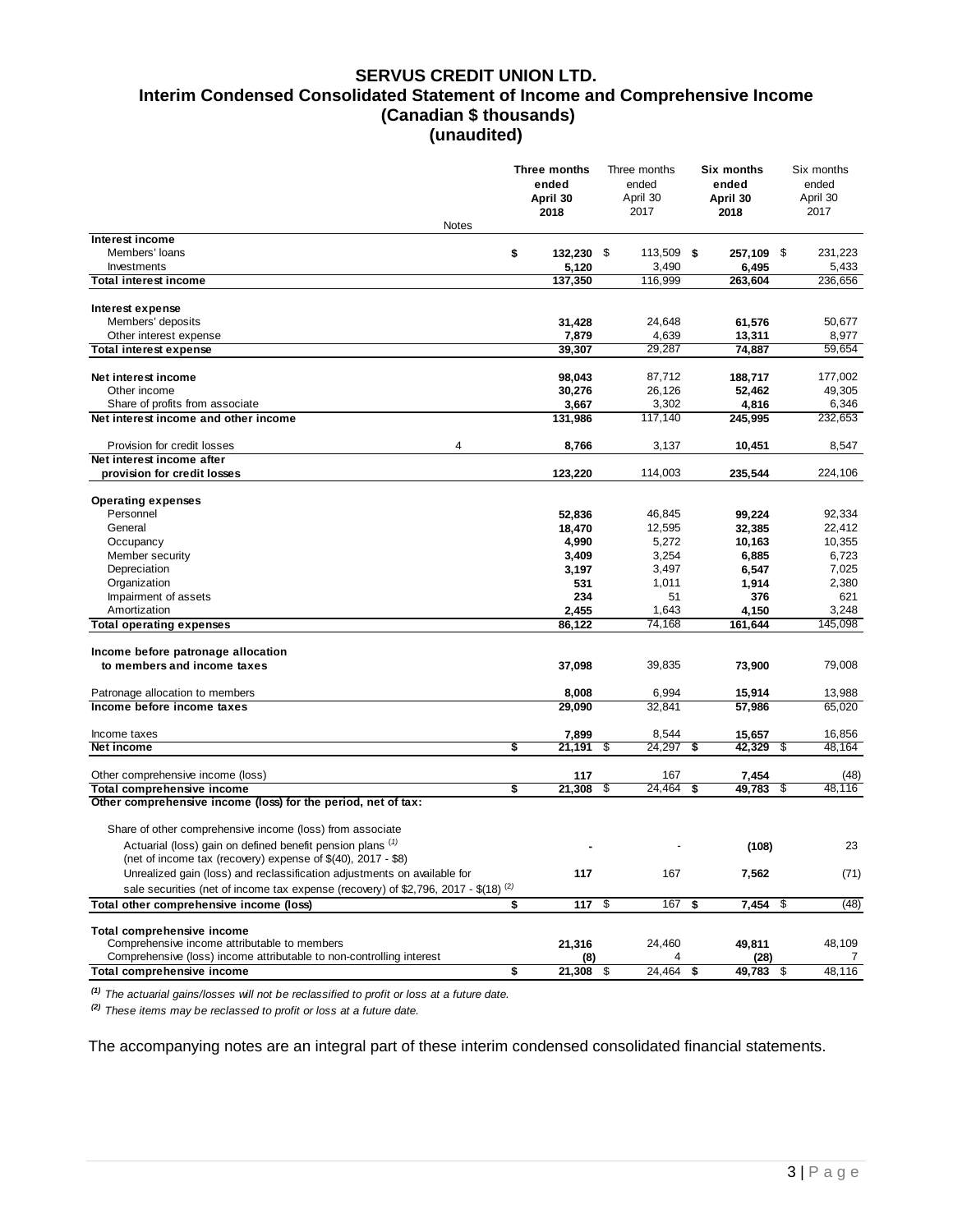# **SERVUS CREDIT UNION LTD. Interim Condensed Consolidated Statement of Changes in Equity (Canadian \$ thousands) (unaudited)**

|                                                    |                  |    |               |      |            | Accumulated          |                               |      |           |
|----------------------------------------------------|------------------|----|---------------|------|------------|----------------------|-------------------------------|------|-----------|
|                                                    |                  |    |               |      |            | Other                |                               |      |           |
|                                                    | Common           |    | Investment    |      | Retained   |                      | Comprehensive Non-controlling |      | Total     |
|                                                    | <b>Shares</b>    |    | <b>Shares</b> |      | Earnings   | Income               | Interest                      |      | Equity    |
| Balance at October 31, 2016                        | \$<br>523,247 \$ |    | 115,816 \$    |      | 697,883 \$ | 683                  | \$<br>1,011                   | - \$ | 1,338,640 |
| Changes in equity                                  |                  |    |               |      |            |                      |                               |      |           |
| Issues of share capital                            | 19,714           |    |               |      |            |                      |                               |      | 19,714    |
| Redemption of share capital                        | (22, 424)        |    | (2,069)       |      |            |                      |                               |      | (24, 493) |
| Net income                                         |                  |    |               |      | 48,157     |                      | $\overline{7}$                |      | 48,164    |
| Share of other comprehensive loss from associate   |                  |    |               |      |            | (48)                 |                               |      | (48)      |
| Balance at April 30, 2017                          | \$<br>520,537    | \$ | 113,747       | - \$ | 746,040 \$ | 635                  | \$<br>1,018                   | \$   | 1,381,977 |
|                                                    |                  |    |               |      |            | Accumulated<br>Other |                               |      |           |
|                                                    | Common           |    | Investment    |      | Retained   |                      | Comprehensive Non-controlling |      | Total     |
|                                                    | <b>Shares</b>    |    | <b>Shares</b> |      | Earnings   | Income (loss)        | Interest                      |      | Equity    |
| Balance at October 31, 2017                        | 541,472 \$       |    | 118,127 \$    |      | 763,636 \$ | $(144)$ \$           | $1,022$ \$                    |      | 1,424,113 |
| Changes in equity                                  |                  |    |               |      |            |                      |                               |      |           |
| Issues of share capital                            | 13,504           |    |               |      |            |                      | ٠                             |      | 13,504    |
| Redemption of share capital                        | (23, 839)        |    | (2,615)       |      |            |                      |                               |      | (26, 454) |
| Net income (loss)                                  |                  |    |               |      | 42,357     |                      | (28)                          |      | 42,329    |
| Share of other comprehensive income from associate |                  |    |               |      |            | 7,454                |                               |      | 7,454     |
| Balance at April 30, 2018                          | 531,137          | -S | 115,512       | S    | 805,993 \$ | 7,310                | 994<br>S                      |      | 1,460,946 |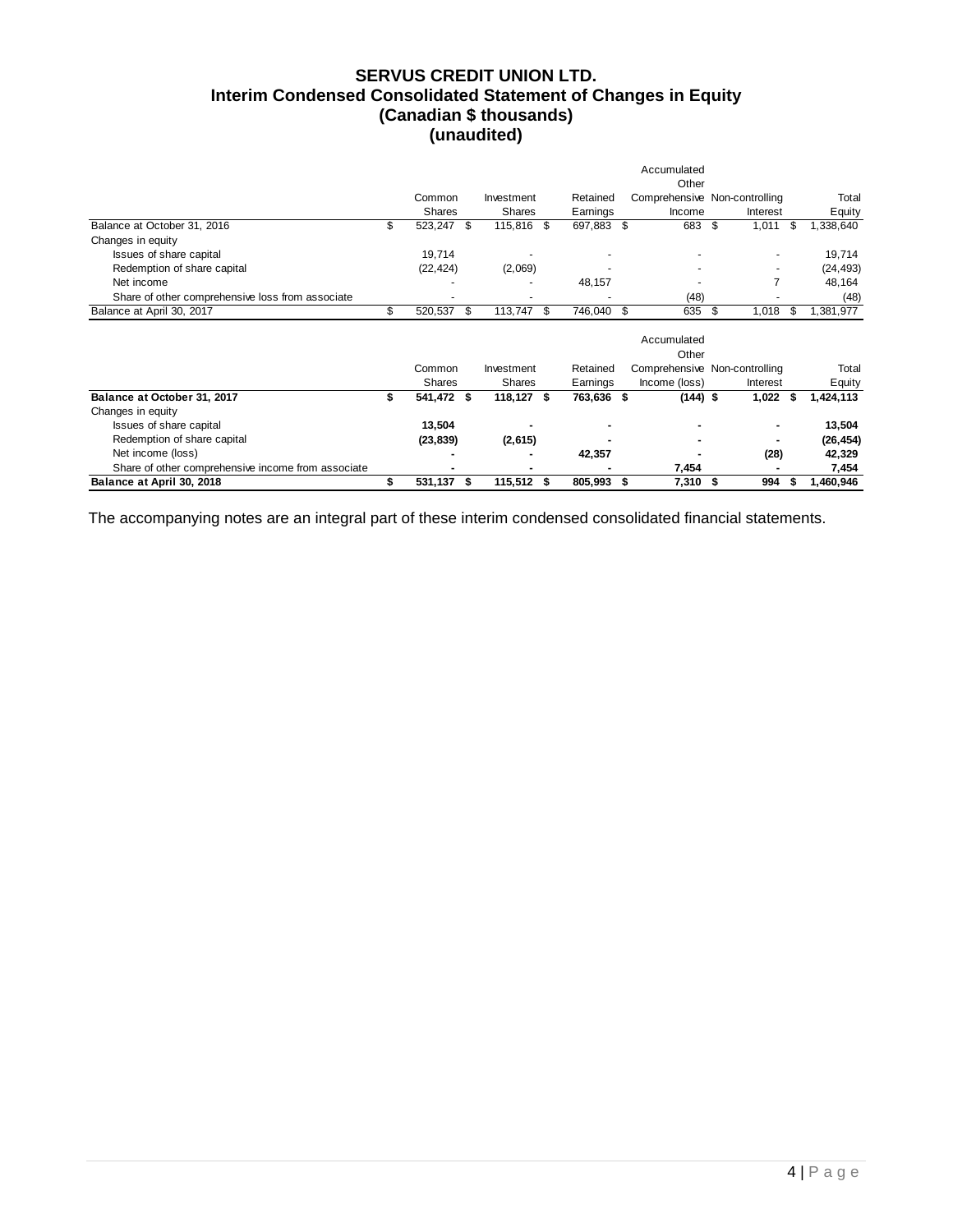# **SERVUS CREDIT UNION LTD. Interim Condensed Consolidated Statement of Cash Flows (Canadian \$ thousands) (unaudited)**

|                                                                 | Six months<br>ended<br>April 30<br>2018 | Six months<br>ended<br>April 30<br>2017 |
|-----------------------------------------------------------------|-----------------------------------------|-----------------------------------------|
| Cash flows from (used in) operating activities<br>Net income    | \$<br>42,329                            | \$<br>48,164                            |
| Adjustments for non-cash items and others                       |                                         |                                         |
| Net interest income                                             | (188, 717)                              | (177,002)                               |
| Provision for credit losses                                     | 10,451                                  | 8,547                                   |
| Share of profits from investment in associate                   | (4, 816)                                | (6, 346)                                |
| Depreciation and amortization                                   | 10,697                                  | 10,273                                  |
| Impairment of assets                                            | 376                                     | 621                                     |
| Gain from amalgamation                                          | (1, 106)                                |                                         |
| Gain on assets held for sale                                    | (127)                                   | (1, 541)                                |
| (Gain) loss on property and equipment                           | (310)                                   | 80                                      |
| Loss on intangible assets                                       |                                         | 178                                     |
| Income taxes                                                    | 15,657                                  | 16,856                                  |
| Adjustments for net changes in operating assets and liabilities |                                         |                                         |
| Change in members' loans                                        | (283, 504)                              | (92, 283)                               |
| Change in members' deposits                                     | (41, 847)                               | (60, 379)                               |
| Change in assets held for sale                                  | (7, 778)                                | (8, 244)                                |
| Net change in other assets, provisions, and trade               |                                         |                                         |
| payables and other liabilities                                  | (8, 439)                                | 28,923                                  |
| Income taxes received and (paid), net                           | (10, 724)                               | (16, 375)                               |
| Interest received                                               | 261,029                                 | 238,539                                 |
| Interest paid<br>Net cash used in operating activities          | (76, 128)<br>(282, 957)                 | (67, 328)<br>(77, 317)                  |
|                                                                 |                                         |                                         |
| Cash flows from (used in) investing activities                  |                                         |                                         |
| Additions to intangible assets                                  | (29, 639)                               | (435)                                   |
| Additions to property and equipment, and                        |                                         |                                         |
| investment property                                             | (2,801)                                 | (1,582)                                 |
| Proceeds on disposal of property and equipment, and             |                                         |                                         |
| investment property                                             | 1,075                                   | 34                                      |
| Proceeds on disposal of assets held for sale                    | 9,286                                   | 14,450                                  |
| Purchase of Alberta Central shares                              | (725)                                   |                                         |
| Distributions from Alberta Central                              | 10,455                                  | 9,425                                   |
| Change in derivatives                                           | 25,097                                  | (3, 329)                                |
| Investments                                                     | (209, 967)                              | (78, 136)                               |
| Net cash used in investing activities                           | (197, 219)                              | (59, 573)                               |
|                                                                 |                                         |                                         |
| Cash flows from (used in) financing activities                  |                                         |                                         |
| Term loans and lines of credit                                  | 150,000                                 | (64, 217)                               |
| Advances of secured borrowing                                   | 516,337                                 | 383,395                                 |
| Repayment of secured borrowing                                  | (170, 158)                              | (146, 590)                              |
| Shares issued                                                   | 13,504                                  | 19,714                                  |
| Shares redeemed                                                 | (26, 454)                               | (24, 493)                               |
| Net cash from financing activities                              | 483,229                                 | 167,809                                 |
|                                                                 |                                         |                                         |
| Increase in cash and cash equivalents                           | 3,053                                   | 30,919                                  |
| Cash and cash equivalents, beginning of period                  | 104,118                                 | 102,002                                 |
| Cash and cash equivalents, end of period                        | \$<br>107,171                           | \$<br>132,921                           |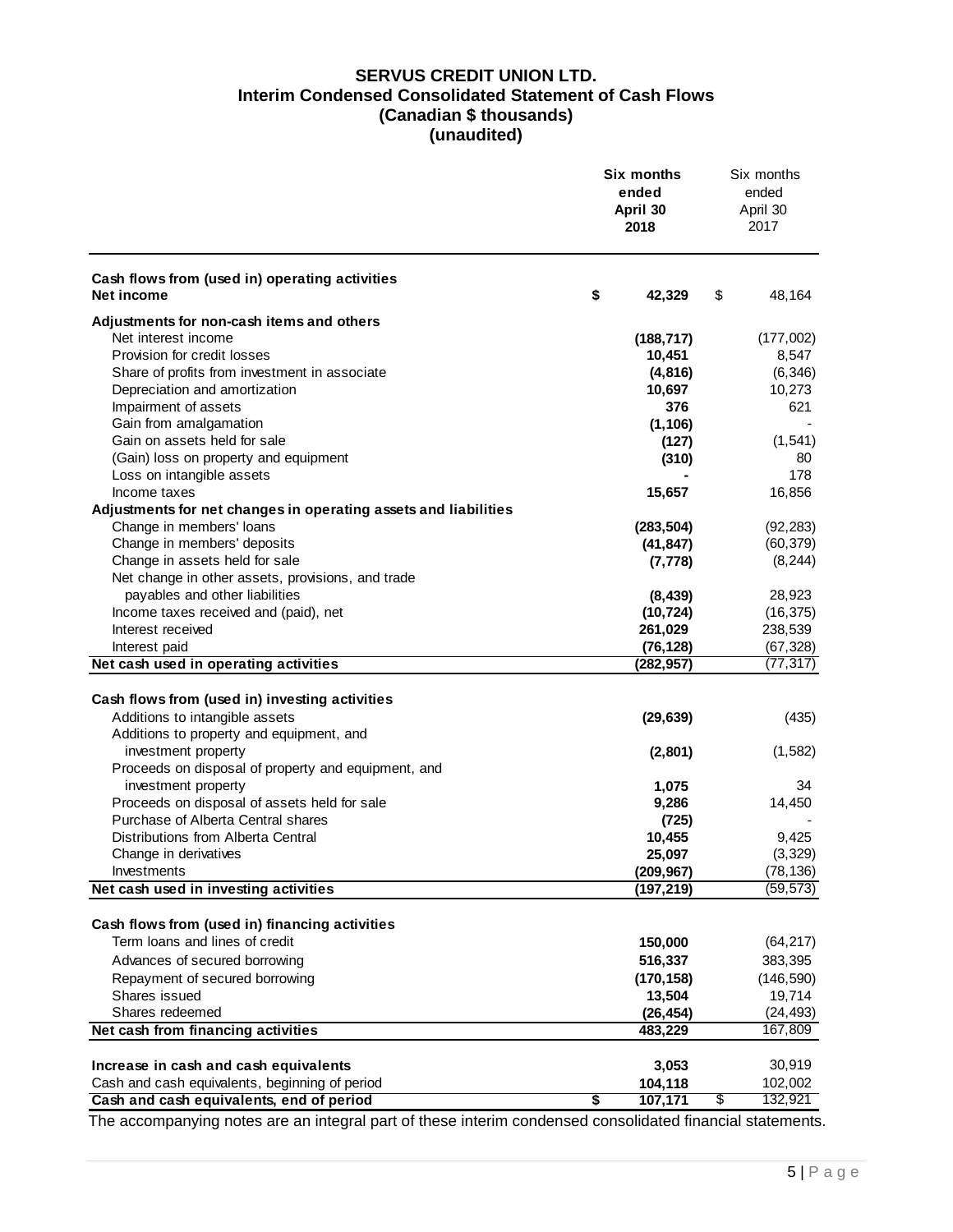### **1. BASIS OF PRESENTATION**

These interim condensed consolidated financial statements are prepared in accordance with International Accounting Standard (IAS) 34 Interim Financial Reporting as issued by the International Accounting Standards Board (IASB). The interim condensed consolidated financial statements do not include all of the information required for full annual financial statements and should be read in conjunction with Servus Credit Union Ltd. ("Servus" or the "Credit Union") 2017 audited annual consolidated financial statements.

These interim condensed consolidated financial statements were approved by the Audit and Finance Committee on June 27, 2018.

#### **Significant Accounting Estimates, Assumptions and Judgements**

The preparation of the interim condensed consolidated financial statements requires management to exercise estimates, assumptions and judgements that affect the application of accounting policies and the reported amounts of assets, liabilities, income, and expenses. These significant estimates, assumptions and judgements have been disclosed in note 2 of Servus' 2017 annual consolidated financial statements. The estimates, assumptions and judgements used in preparation of these interim condensed consolidated financial statements are consistent with the most recent 2017 annual financial statements.

### **2. FUTURE CHANGES IN ACCOUNTING POLICIES**

The Credit Union is currently assessing the impact of adopting the following amendment to an existing accounting standard on the financial statements that took place during the interim period to the current reporting date. At this time, the impact of this change to the Credit Union is unknown.

### **Effective for the Credit Union – November 1, 2019**

### o **IAS 19 Employee Benefits**

In February 2018, the IASB issued amendments to IAS 19 to clarify that when a Plan Amendment, Curtailment or settlement occurs, a company is required to remeasure the net defined benefit liability or asset by using updated assumptions to determine current service cost and net interest for the reporting period after the change occurs.

#### **3. MEMBERS' LOANS**

|                                  |   |                     |    | <b>Specific</b> |   | <b>Collective</b> |   |                   |    | Impaired |
|----------------------------------|---|---------------------|----|-----------------|---|-------------------|---|-------------------|----|----------|
|                                  |   | <b>Gross Amount</b> |    | Allowance       |   | Allowance         |   | <b>Net Amount</b> |    | Loans    |
| As at April 30, 2018             |   |                     |    |                 |   |                   |   |                   |    |          |
| Residential mortgages            | S | 8,021,291           | \$ | 360             | S | 1,124             | S | 8.019.807         | S  | 716      |
| Commercial mortgages and loans   |   | 4,373,596           |    | 20,693          |   | 4,958             |   | 4,347,945         |    | 31,847   |
| Consumer Ioans                   |   | 1,214,303           |    | 6,989           |   | 10,818            |   | 1,196,496         |    | 8,741    |
| Agricultural mortgages and loans |   | 361,063             |    | 104             |   | 150               |   | 360,809           |    | 635      |
|                                  |   | 13,970,253          |    | 28.146          |   | 17.050            |   | 13,925,057        |    | 41,939   |
| Accrued interest                 |   | 42.721              |    | 1,803           |   | 630               |   | 40.288            |    | ۰        |
| Total                            |   | 14.012.974          | S  | 29.949          |   | 17.680            |   | 13.965.345        | \$ | 41.939   |

|                                  |     |              |   | <b>Specific</b> |      | Collective |    |            |    | Impaired |
|----------------------------------|-----|--------------|---|-----------------|------|------------|----|------------|----|----------|
|                                  |     | Gross Amount |   | Allowance       |      | Allowance  |    | Net Amount |    | Loans    |
| As at October 31, 2017           |     |              |   |                 |      |            |    |            |    |          |
| Residential mortgages            | S   | 7.959.489    | S | 56              | - \$ | 1,009      | S  | 7.958.424  | S  | 570      |
| Commercial mortgages and loans   |     | 4,337,661    |   | 21.479          |      | 1,808      |    | 4,314,374  |    | 30,634   |
| Consumer Ioans                   |     | 996,818      |   | 2.384           |      | 7,539      |    | 986,895    |    | 3,936    |
| Agricultural mortgages and loans |     | 377,098      |   |                 |      | 100        |    | 376,998    |    | 500      |
|                                  |     | 13,671,066   |   | 23.919          |      | 10.456     |    | 13,636,691 |    | 35.640   |
| Accrued interest                 |     | 41.064       |   | 1,558           |      | 561        |    | 38.945     |    |          |
| Total                            | \$. | 13.712.130   | S | 25,477          |      | 11.017     | S. | 13,675,636 | \$ | 35,640   |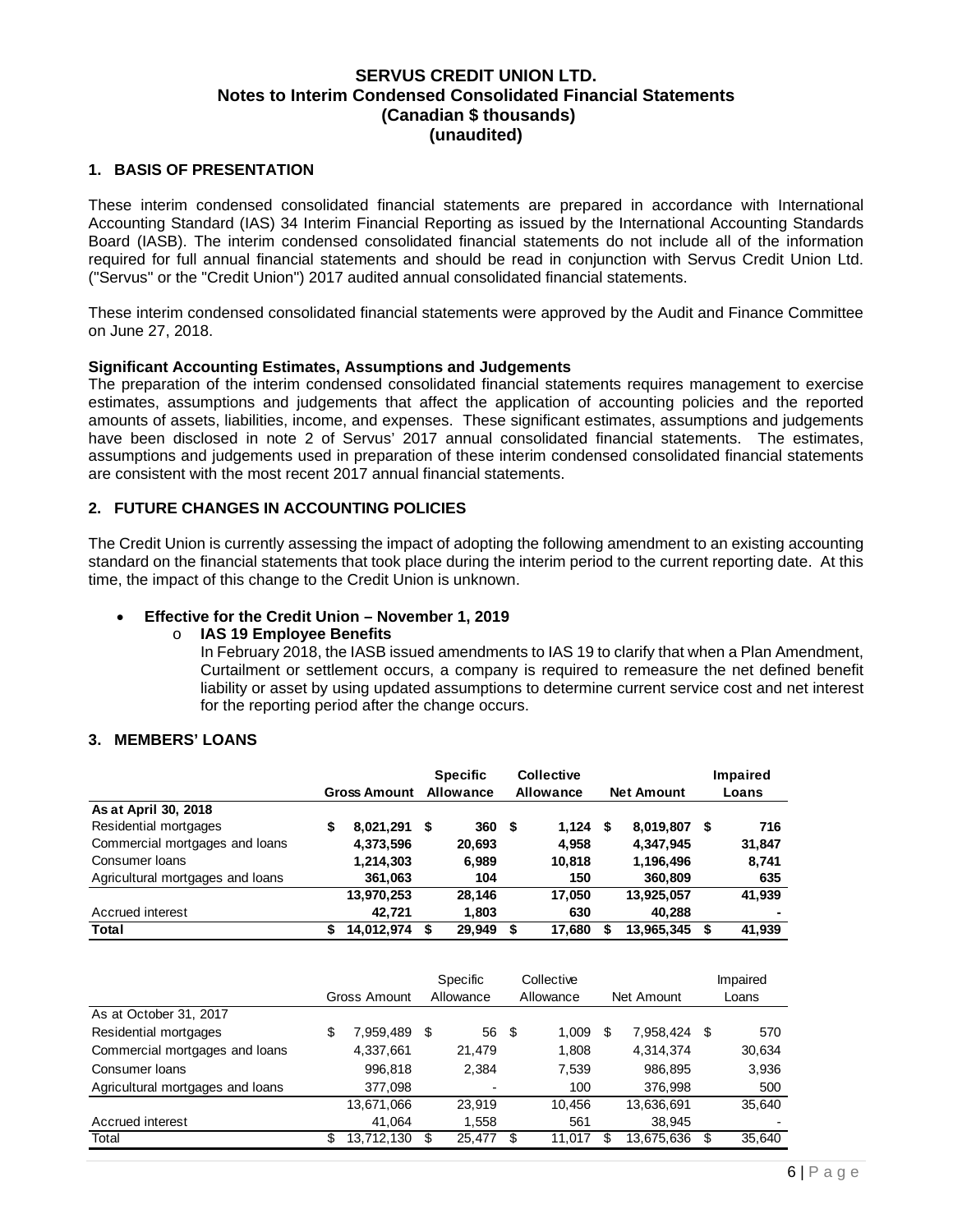# **4. ALLOWANCE FOR CREDIT LOSSES**

#### **Specific Allowance**

|                                | <b>Residential</b> | Commercial |    | <b>Consumer</b> | <b>Agricultural</b>      |      | <b>Interest</b> | <b>Total</b> |
|--------------------------------|--------------------|------------|----|-----------------|--------------------------|------|-----------------|--------------|
| As at October 31, 2017         | 56<br>- \$         | 21,479     | \$ | 2,384<br>- \$   | $\sim$                   | - 56 | 1,558<br>Ð      | 25,477       |
| Credit Card opening Adjustment | ٠                  | ٠          |    | 2,416           | $\overline{\phantom{a}}$ |      |                 | 2,416        |
| Recoveries of previous loan    |                    |            |    |                 |                          |      |                 |              |
| write-offs                     | 10                 | 121        |    | 1.013           | $\overline{\phantom{a}}$ |      | $\blacksquare$  | 1,144        |
| Allowance charged to           |                    |            |    |                 |                          |      |                 |              |
| net income                     | 819                | 1.617      |    | 8.467           | 104                      |      | 866             | 11,873       |
|                                | 885                | 23.217     |    | 14.280          | 104                      |      | 2.424           | 40.910       |
| Loans written off              | (525)              | (2,524)    |    | (7, 291)        | $\blacksquare$           |      | (621)           | (10, 961)    |
| As at April 30, 2018           | 360                | 20,693     | S  | 6,989           | 104<br>- 56              | S    | 1,803           | 29,949       |
|                                |                    |            |    |                 |                          |      |                 |              |

|                             | Residential | Commercial | Consumer    |      | Agricultural | Interest                 | Total    |
|-----------------------------|-------------|------------|-------------|------|--------------|--------------------------|----------|
| As at October 31, 2016      | 421         | 13,456     | \$<br>2,990 | - \$ | 71           | 1,470                    | 18.408   |
| Recoveries of previous loan |             |            |             |      |              |                          |          |
| write-offs                  | 5           | 201        | 1.382       |      |              | $\overline{\phantom{0}}$ | 1,588    |
| Allowance charged to        |             |            |             |      |              |                          |          |
| net income                  | 1.091       | 13.827     | 7.627       |      | 296          | 646                      | 23,487   |
|                             | 1.517       | 27.484     | 11.999      |      | 367          | 2.116                    | 43.483   |
| Loans written off           | (1,461)     | (6,005)    | (9,615)     |      | (367)        | (558)                    | (18,006) |
| As at October 31, 2017      | 56          | 21.479     | 2.384       |      | ۰.           | 1.558                    | 25.477   |

#### **Collective Allowance**

|                                                        | <b>Residential</b>       |    | <b>Commercial</b> | <b>Consumer</b> |      | Agricultural |    | <b>Interest</b> |    | Total     |
|--------------------------------------------------------|--------------------------|----|-------------------|-----------------|------|--------------|----|-----------------|----|-----------|
| As at October 31, 2017                                 | 1,009                    | S  | 1,808             | \$<br>7,539     | - \$ | 100          | S  | 561             | S  | 11,017    |
| Credit Card opening Adjustment<br>Allowance charged to | $\overline{\phantom{0}}$ |    |                   | 8,085           |      |              |    | $\blacksquare$  |    | 8,085     |
| net income                                             | 115                      |    | 3,150             | (4,806)         |      | 50           |    | 69              |    | (1, 422)  |
| As at April 30, 2018                                   | 1.124                    | -S | 4,958             | 10,818          | - \$ | 150          | \$ | 630             |    | 17,680    |
|                                                        | Residential              |    | Commercial        | Consumer        |      | Agricultural |    | Interest        |    | Total     |
| As at October 31, 2016                                 | \$<br>1,292              | \$ | 6,477             | \$<br>12,633    | - \$ | 17           | \$ | 788             | \$ | 21.207    |
| Allowance charged to                                   |                          |    |                   |                 |      |              |    |                 |    |           |
| net income                                             | (283)                    |    | (4,669)           | (5,094)         |      | 83           |    | (227)           |    | (10, 190) |
| As at October 31, 2017                                 | 009. ا                   | \$ | 1,808             | 7,539           | \$   | 100          | \$ | 561             |    | 11,017    |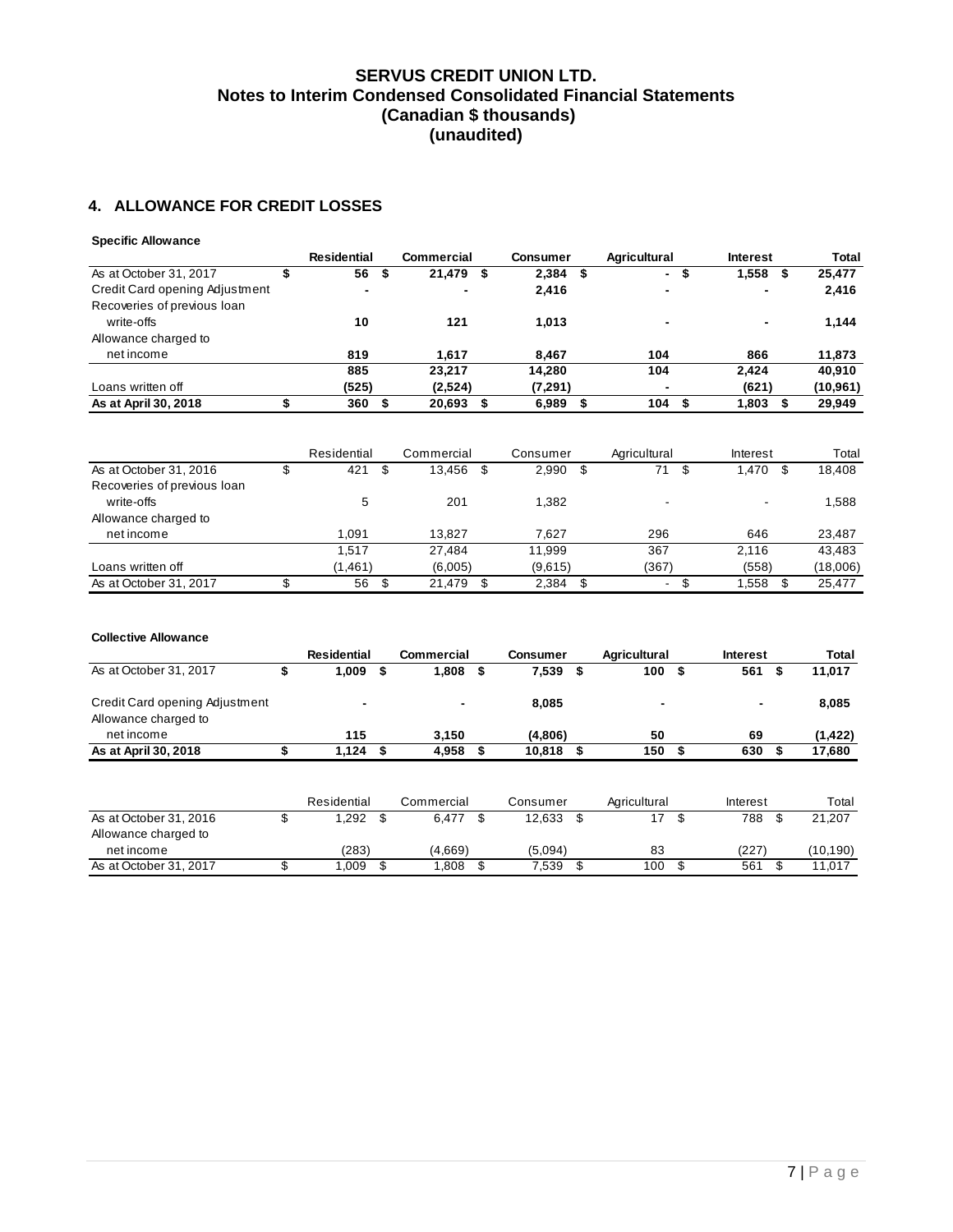### **5. CREDIT QUALITY OF MEMBERS' LOANS**

The following analysis includes individual loans that are impaired, or potentially impaired, based on the age of repayments outstanding in determining the specific allowance. Risk categories are defined by the Corporation and allow management to monitor credit risk.

| As at April 30, 2018                        | Residential  |      | Commercial   | <b>Consumer</b> | Agricultural |    | Total      |
|---------------------------------------------|--------------|------|--------------|-----------------|--------------|----|------------|
| <b>Risk Categories</b>                      |              |      |              |                 |              |    |            |
| 1 to 5 - Satisfactory risk                  | \$           | - \$ | 4,274,173 \$ | - \$            | 357.656 \$   |    | 4,631,829  |
| 6 - Watch list                              |              |      | 58.590       | -               | 2,051        |    | 60.641     |
| 8 - Impaired risk - performing              |              |      | 2,327        | -               |              |    | 2,327      |
| 7 and 9 - Unacceptable/impaired risk - non- |              |      |              |                 |              |    |            |
| performing                                  |              |      | 6.659        |                 | 721          |    | 7,380      |
| Loans without risk rating                   | 8.020.575    |      | -            | 1.205.562       |              |    | 9,226,137  |
| Loans not impaired                          | 8.020.575    |      | 4.341.749    | 1.205.562       | 360.428      |    | 13,928,314 |
| Loans specifically impaired                 | 716          |      | 31.847       | 8.741           | 635          |    | 41,939     |
| Sub Total                                   | 8,021,291    |      | 4.373.596    | 1.214.303       | 361.063      |    | 13,970,253 |
| <b>Accrued interest</b>                     | 12.337       |      | 14.376       | 12.199          | 3.809        |    | 42,721     |
| Total                                       | 8,033,628 \$ |      | 4,387,972 \$ | 1.226.502 \$    | 364.872      | £. | 14.012.974 |

| As at October 31, 2017                                | Residential |      | Commercial   | Consumer  |      | Agricultural |   | Total      |
|-------------------------------------------------------|-------------|------|--------------|-----------|------|--------------|---|------------|
| <b>Risk Categories</b>                                |             |      |              |           |      |              |   |            |
| 1 to 5 - Satisfactory risk                            | \$          | - \$ | 4,282,832 \$ |           | - \$ | 374,984      | S | 4,657,816  |
| 6 - Watch list                                        |             |      | 8.804        |           |      |              |   | 8.804      |
| 8 - Impaired risk - performing                        |             |      | 3.319        |           |      | 170          |   | 3,489      |
| 7 and 9 - Unacceptable/impaired risk - non-performing |             |      | 12,072       |           |      | 1.444        |   | 13.516     |
| Loans without risk rating                             | 7,958,919   |      |              | 992,882   |      |              |   | 8,951,801  |
| Loans not impaired                                    | 7,958,919   |      | 4.307.027    | 992.882   |      | 376,598      |   | 13,635,426 |
| Loans specifically impaired                           | 570         |      | 30.634       | 3.936     |      | 500          |   | 35,640     |
| Sub Total                                             | 7,959,489   |      | 4,337,661    | 996,818   |      | 377,098      |   | 13,671,066 |
| Accrued interest                                      | 12,530      |      | 14.238       | 10,195    |      | 4.101        |   | 41,064     |
| Total                                                 | 7,972,019   |      | 4,351,899    | 1,007,013 |      | 381,199      |   | 13,712,130 |

- Risk Rating 6: This category includes accounts where there is not a risk for principal or interest at present, but the performance trend is negative and unless reversed could lead to losses for Servus. This is a transitional rating since the expectation is to be able to upgrade the account within the next 12-month period.
- Risk Rating 7: These members exhibit the characteristics in the Risk 6 category, but one or more of the following apply:
	- a. Interest is 60 or more days in arrears. (30 days for term loans subject to annual payments).
		- b. The collection of interest is in doubt, but there is no exposure for principal.
- Risk Rating 8: The deterioration in value of the security could make a loss in principal likely. However, the loan is still performing with payments being applied against principal and interest within the contractual terms.
- Risk Rating 9: This category uses the same criteria that are established for Risk 7, but there is deterioration in the value of the security that could make a loss in principal likely.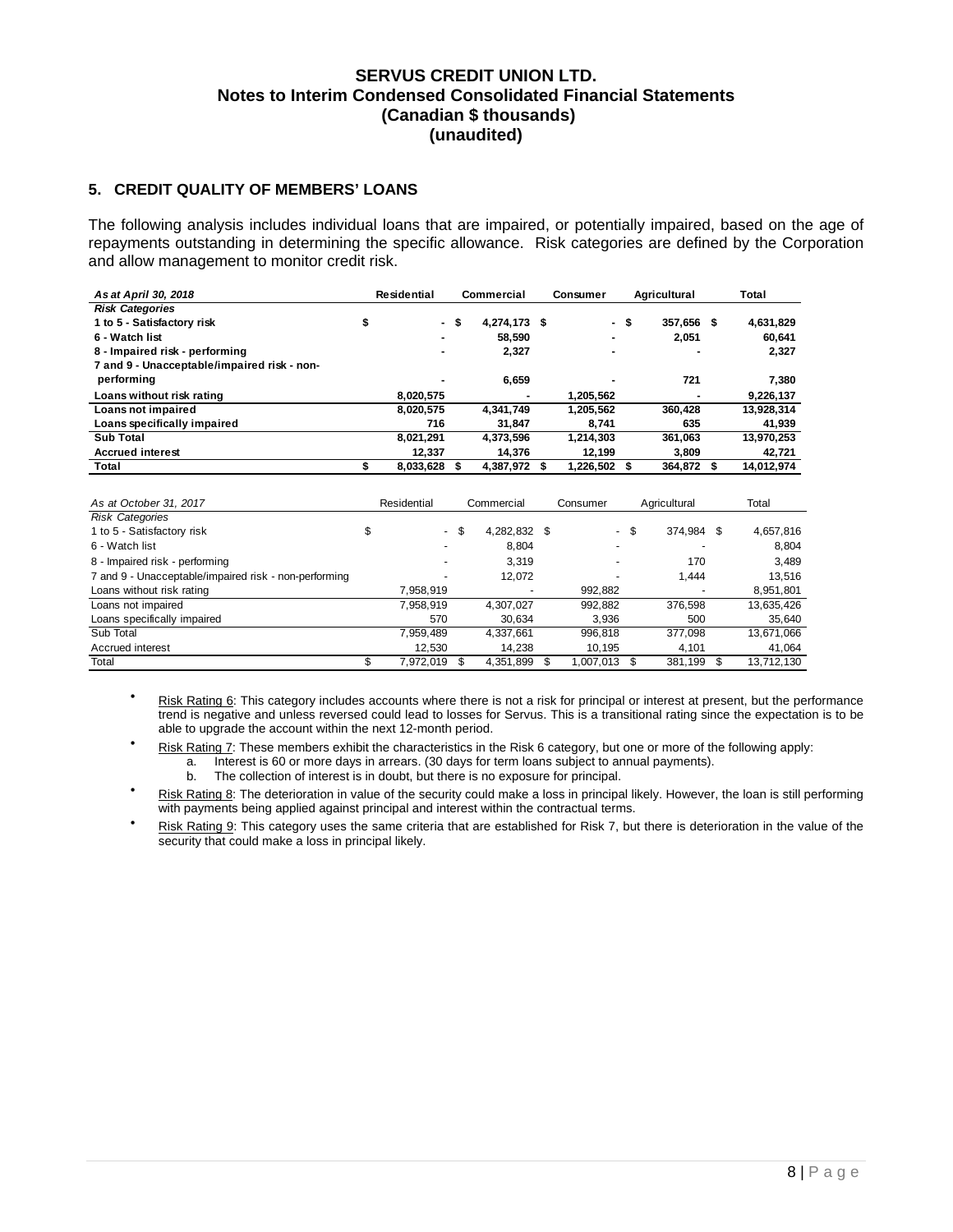### **5. CREDIT QUALITY OF MEMBERS' LOANS (CONTINUED)**

*Loans past due, as at April 30, 2018*

|                        | <b>Residential</b> |  | Commercial | Consumer    | Agricultural | Total   |  |
|------------------------|--------------------|--|------------|-------------|--------------|---------|--|
| Past due up to 29 days | 111.450            |  | 24.187 \$  | $50.313$ \$ | $3,140$ \$   | 189.090 |  |
| Past due 30 - 59 days  | 38.297             |  | 46.604     | 14.869      | 2,226        | 101.996 |  |
| Past due 60 - 89 days  | 18.587             |  | 34.596     | 5.400       | 1.437        | 60.020  |  |
| Past due over 90 days  | 18.135             |  | 32.846     | 10.032      | 3.362        | 64.375  |  |
| Total                  | 186.469            |  | 138,233    | 80.614      | 10,165       | 415.481 |  |

*Loans past due, as at October 31, 2017*

|                        | Residential |            | Commercial | Consumer  | Agricultural | Total |         |
|------------------------|-------------|------------|------------|-----------|--------------|-------|---------|
| Past due up to 29 days |             | 108.702 \$ | 12.024     | 15.432 \$ | 3.185        |       | 139.343 |
| Past due 30 - 59 days  |             | 42.700     | 17.986     | 7,127     | 423          |       | 68.236  |
| Past due 60 - 89 days  |             | 17.417     | 2.351      | 2.576     | 30           |       | 22.374  |
| Past due over 90 days  |             | 20.795     | 36.184     | 3.840     | 2.092        |       | 62.911  |
| Total                  |             | 189.614    | 68.545     | 28,975    | 5,730        |       | 292,864 |

#### *Loans Past Due but Not Impaired*

Members' loans are considered past due when payments have not been received by the contractual due date. The following table presents the carrying value of members' loans that are past due but not classified as impaired because they are either (i) less than 90 days past due unless there is information to the contrary that an impairment event has occurred or (ii) fully secured and collection efforts are reasonably expected to result in full repayment.

*Loans past due but not impaired, as at April 30, 2018*

|                        | Residential | Commercial | Consumer | Agricultural | Total   |
|------------------------|-------------|------------|----------|--------------|---------|
| Past due up to 29 days | 111.450 \$  | 22.473 \$  | 50.081   | $3,140$ \$   | 187,144 |
| Past due 30 - 59 days  | 38.095      | 46.591     | 14.607   | 2,226        | 101.519 |
| Past due 60 - 89 days  | 18.587      | 34.073     | 4.952    | 1.437        | 59.049  |
| Past due over 90 days  | 17.621      | 8.751      | 2.238    | 2.751        | 31,361  |
| Total                  | 185,753     | 111.888    | 71,878   | 9,554        | 379.073 |

*Loans past due but not impaired, as at October 31, 2017*

|                        | Residential | Agricultural<br>Commercial<br>Consumer |        |        | Total |       |  |         |
|------------------------|-------------|----------------------------------------|--------|--------|-------|-------|--|---------|
| Past due up to 29 days | 108,702 \$  |                                        | 11.755 | 15,389 |       | 3.185 |  | 139.031 |
| Past due 30 - 59 days  | 42.700      |                                        | 17.836 | 6.823  |       | 423   |  | 67.782  |
| Past due 60 - 89 days  | 17.417      |                                        | .627   | 2,326  |       | 30    |  | 21.400  |
| Past due over 90 days  | 20.225      |                                        | 9.672  | 932    |       | .591  |  | 32.420  |
| Total                  | 189.044     |                                        | 40.890 | 25.470 |       | 5.229 |  | 260.633 |

The Credit Union has documented policies and procedures in place for the valuation of financial and non-financial collateral. For impaired loans, an assessment of the collateral is taken into consideration when estimating the net realizable amount of the loans.

The amount and types of collateral required depend on the Credit Union's assessment of members' credit quality and repayment capacity. Non-financial collateral taken by the Credit Union includes vehicles, residential real estate, real estate under development, business assets such as trade receivables, inventory, and property and equipment. The main types of financial collateral taken by the Credit Union include mortgage, cash, negotiable securities and investments. Guarantees are also taken to reduce credit exposure risk.

|                             | As at<br>April 30<br>2018 | As at<br>October 31<br>2017 |            |  |  |
|-----------------------------|---------------------------|-----------------------------|------------|--|--|
| Loans by security:          |                           |                             |            |  |  |
| Insured loans and mortgages | \$<br>2,751,054           | S                           | 2,759,164  |  |  |
| Secured by mortgage         | 9,115,057                 |                             | 8,900,893  |  |  |
| Secured by other            | 1,101,562                 |                             | 1,238,908  |  |  |
| Unsecured                   | 1,045,301                 |                             | 813,165    |  |  |
| Total                       | \$<br>14,012,974          | \$                          | 13,712,130 |  |  |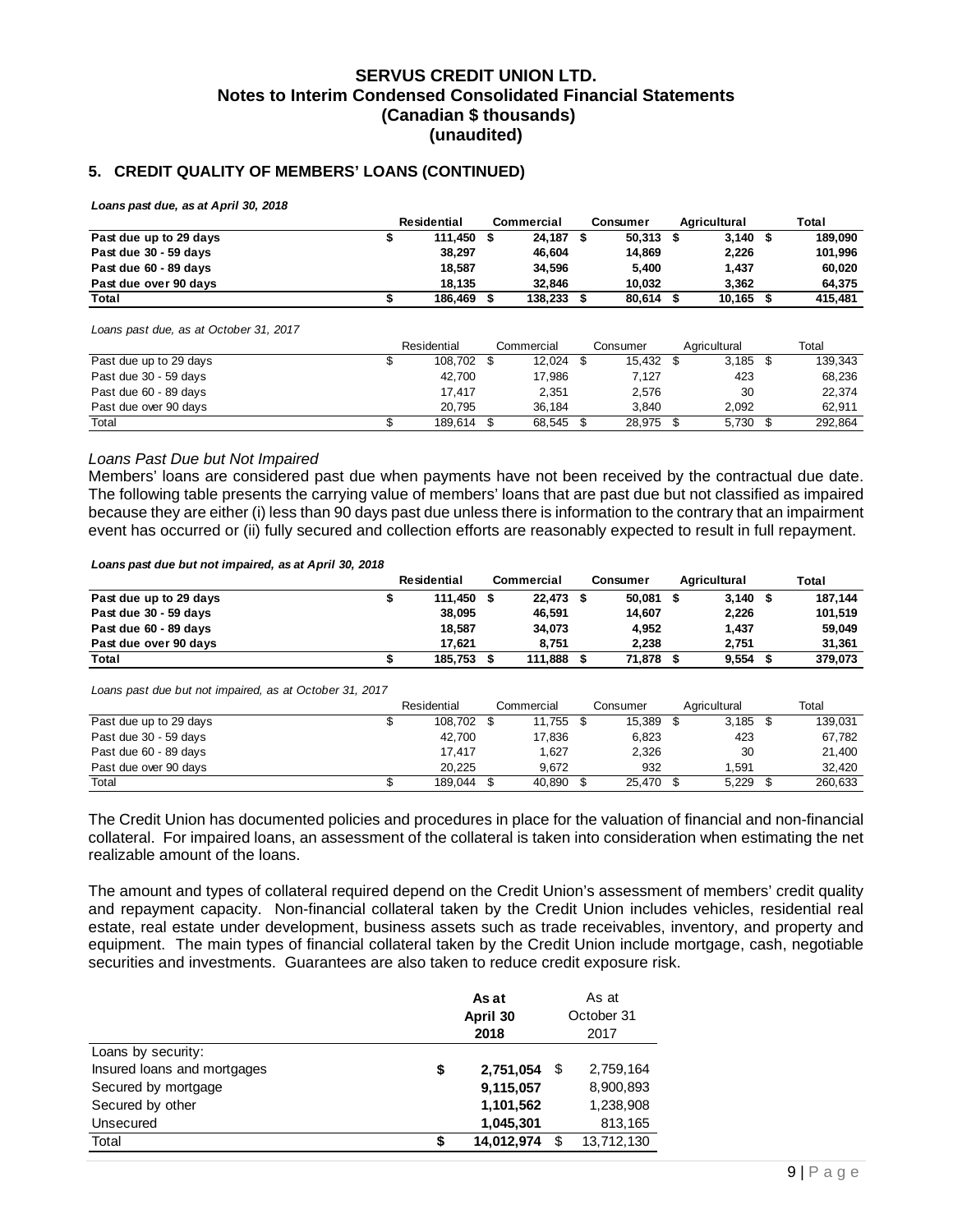# **6. DERIVATIVE FINANCIAL ASSETS AND LIABILITIES**

|                                                                                             |    | <b>Equity-linked</b> |    | <b>Embedded</b>        |     | <b>Interest Rate</b> |      |          |  |
|---------------------------------------------------------------------------------------------|----|----------------------|----|------------------------|-----|----------------------|------|----------|--|
| As at April 30, 2018                                                                        |    | <b>Options</b>       |    | <b>Purchase Option</b> |     | <b>Swaps</b>         |      | Total    |  |
| <b>Derivative Financial Assets</b>                                                          |    |                      |    |                        |     |                      |      |          |  |
| Gross amounts of financial assets before statement of                                       |    |                      |    |                        |     |                      |      |          |  |
| financial position offsetting                                                               | \$ |                      | \$ |                        | \$  | $8,635$ \$           |      | 8,635    |  |
| Gross amounts of financial liabilities before statement of                                  |    |                      |    |                        |     |                      |      |          |  |
| financial position offsetting                                                               |    |                      |    |                        |     | (8, 415)             |      | (8, 415) |  |
| Net amount of financial assets presented on the                                             |    |                      |    |                        |     |                      |      |          |  |
| statement of financial position                                                             |    |                      |    |                        |     | 220                  |      | 220      |  |
| Amounts not subject to enforceable netting                                                  |    |                      |    |                        |     |                      |      |          |  |
| arrangements                                                                                |    | 7,954                |    |                        |     |                      |      | 7,954    |  |
| Derivative Financial Asset amounts not subject to                                           |    |                      |    |                        |     |                      |      |          |  |
| enforcable netting arangements                                                              | \$ | $7,954$ \$           |    |                        | -\$ | 220S                 |      | 8,174    |  |
|                                                                                             |    |                      |    |                        |     |                      |      |          |  |
| <b>Derivative Financial Liabilities</b>                                                     |    |                      |    |                        |     |                      |      |          |  |
| Gross amounts of financial assets before statement of                                       |    |                      |    |                        |     |                      |      |          |  |
| financial position offsetting                                                               | \$ |                      | \$ |                        | \$  | $(8,931)$ \$         |      | (8,931)  |  |
| Gross amounts of financial liabilities before statement of<br>financial position offsetting |    |                      |    |                        |     | 15,622               |      | 15,622   |  |
| Net amount of financial liabilities presented on the                                        |    |                      |    |                        |     |                      |      |          |  |
| statement of financial position                                                             |    |                      |    |                        |     | 6,691                |      | 6,691    |  |
| Amounts not subject to enforceable netting                                                  |    |                      |    |                        |     |                      |      |          |  |
| arrangements                                                                                |    | 7,891                |    |                        |     |                      |      | 7,891    |  |
| Total                                                                                       | \$ | 7,891                | \$ |                        | \$  | 6.691                | - \$ | 14,582   |  |
|                                                                                             |    |                      |    |                        |     |                      |      |          |  |
|                                                                                             |    |                      |    |                        |     |                      |      |          |  |
|                                                                                             |    | Equity-linked        |    | Embedded               |     | <b>Interest Rate</b> |      |          |  |
| As at October 31, 2017                                                                      |    | Options              |    | <b>Purchase Option</b> |     | Swaps                |      | Total    |  |
| <b>Derivative Financial Assets</b>                                                          |    |                      |    |                        |     |                      |      |          |  |
| Gross amounts of financial assets before statement of                                       |    |                      |    |                        |     |                      |      |          |  |
| financial position offsetting                                                               | \$ |                      | S  |                        | \$  | 8,575 \$             |      | 8,575    |  |
| Gross amounts of financial liabilities before statement of                                  |    |                      |    |                        |     |                      |      |          |  |
| financial position offsetting                                                               |    |                      |    |                        |     | (7,918)              |      | (7, 918) |  |
|                                                                                             |    |                      |    |                        |     |                      |      |          |  |

| financial position offsetting                         |                                |      |           | (7, 918)             | (7, 918)  |
|-------------------------------------------------------|--------------------------------|------|-----------|----------------------|-----------|
| Net amount of financial assets presented on the       |                                |      |           |                      |           |
| statement of financial position                       |                                |      |           | 657                  | 657       |
| Amounts not subject to enforceable netting            |                                |      |           |                      |           |
| arrangements                                          | 7,958                          |      | 23,080    |                      | 31,038    |
| Total                                                 | \$<br>7,958 \$                 |      | 23,080 \$ | 657 \$               | 31,695    |
| Derivative Financial Liabilities                      |                                |      |           |                      |           |
| Gross amounts of financial assets before statement of |                                |      |           |                      |           |
| financial position offsetting                         | \$<br>$\overline{\phantom{a}}$ | - \$ | $\sim$    | \$<br>$(11, 733)$ \$ | (11, 733) |
| Gross amounts of financial assets before statement of |                                |      |           |                      |           |
| financial position offsetting                         |                                |      |           | 16,850               | 16,850    |
| Net amount of financial assets presented on the       |                                |      |           |                      |           |
| statement of financial position                       |                                |      |           | 5,117                | 5,117     |
| Amounts not subject to enforceable netting            |                                |      |           |                      |           |
| arrangements                                          | 7,889                          |      |           |                      | 7,889     |
| Total                                                 | \$<br>7,889                    | - 5  |           | \$<br>$5,117$ \$     | 13,006    |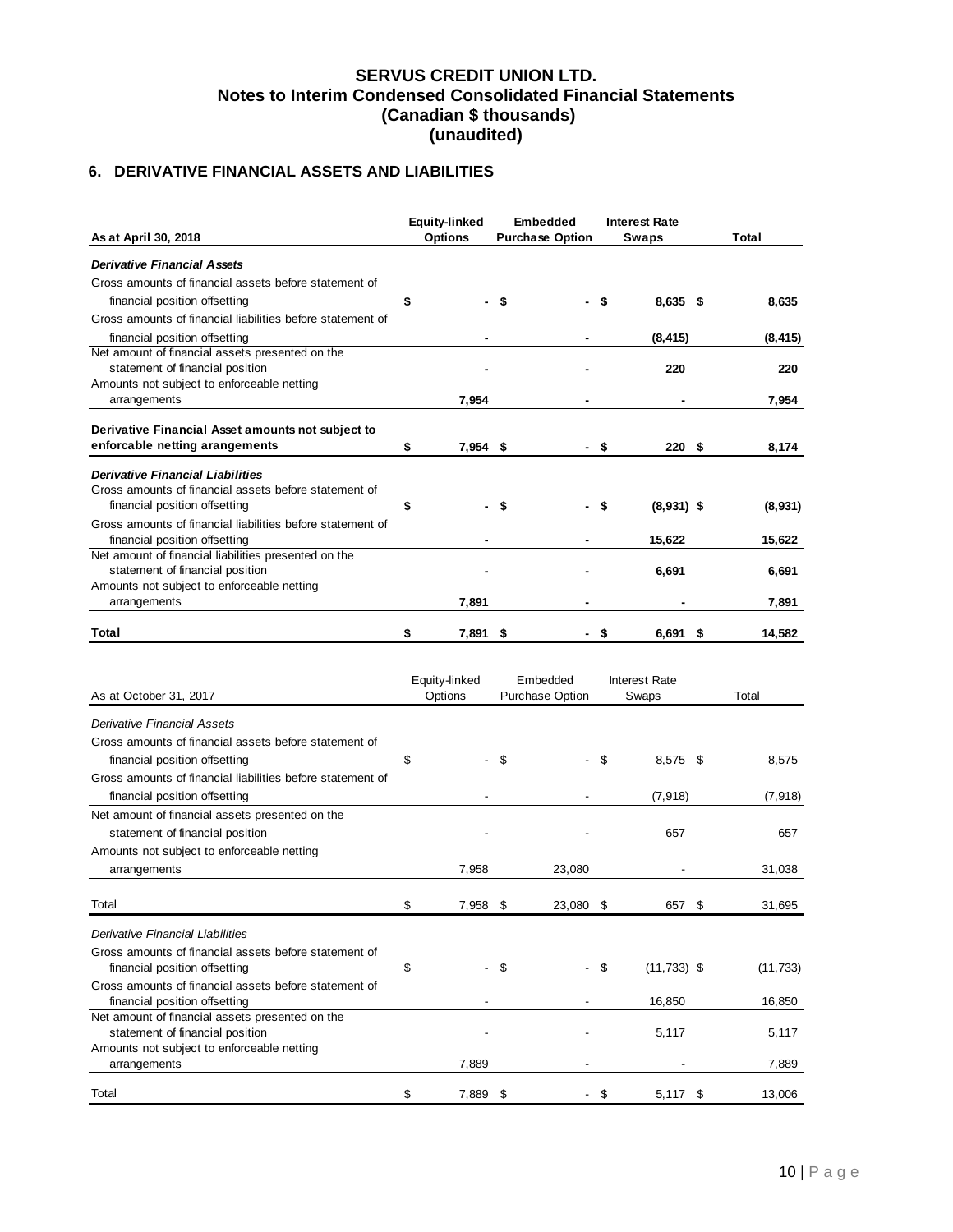### **6. DERIVATIVE FINANCIAL ASSETS AND LIABILITIES (CONTINUED)**

The notional amounts of derivative financial instrument contracts maturing at various times are:

|                                                                             | 1 to $3$<br>months | 3 to 12<br>months |   | 1 to 5<br>years   |   | As at<br>April 30<br>2018 |   | As at<br>October 31<br>2017 |
|-----------------------------------------------------------------------------|--------------------|-------------------|---|-------------------|---|---------------------------|---|-----------------------------|
| Interest rate swaps<br>receive fixed, pay floating<br>Equity-linked options | $\sim$<br>6.150    | 700.000<br>15.520 | S | 300,000<br>69.405 | S | 1,000,000<br>91.075       | S | 1.000.000<br>80,615         |
| Total                                                                       | 6,150              | 715.520           |   | 369,405           |   | 1,091,075                 |   | 1,080,615                   |

### **Equity-linked Options**

Equity-linked options are used to fix costs on term deposit products that pay a return to the deposit holder based on the change in equity market indexes. The embedded derivative in the term deposit product and the option derivative are marked to market through interest income investments and have similar principal values and maturity dates. The fair value of the equity-linked derivative contract is separately presented as part of derivative instrument assets.

#### **Interest Rate Swaps**

Interest rate swaps are agreements where two counterparties exchange a series of interest payments based on different interest rates applied to a notional amount.

### **Embedded Purchase Option**

The Credit Union gave notice to exercise the purchase option in the prior fiscal year with the effective date as of February 1, 2018. As such, the purchase option has been extinguished and the embedded derivative no longer exists.

#### **7. SIGNIFICANT CHANGES IN THE CURRENT REPORTING PERIOD**

On February 1, 2018, Servus completed the purchase of the MasterCard book from CUETS (a division of TD Bank) for a purchase price of \$225 million. This transaction was treated as an asset purchase and the difference on the date of acquisition of the fair value of assets over the transaction price of \$6.7 million was set up as an intangible asset to be amortized over a 10 year period. As a result of the transaction, member loans net of the loss allowance increased by \$225 million and a rewards liability of \$10 million is recorded. The funding for this purchase was done through a new borrowing facility with Canadian Imperial Bank of Commerce.

### **8. EVENTS AFTER THE REPORTING PERIOD**

#### **Safeway Credit Union Merger**

On June 1, 2018, the Credit Union amalgamated with Canada Safeway Limited Employees Savings and Credit Union Limited (Safeway) acquiring 100% ownership under the name Servus Credit Union. Safeway approached the Credit Union to amalgamate as a preferred partner as there was a strong correlation of culture, goals and objectives. This allows Safeway to ensure the long term needs of its members are met and fits into the Credit Union's plans to expand further into the Calgary area.

Details of the fair value of identifiable assets and liabilities acquired and gain on amalgamation are as follows: